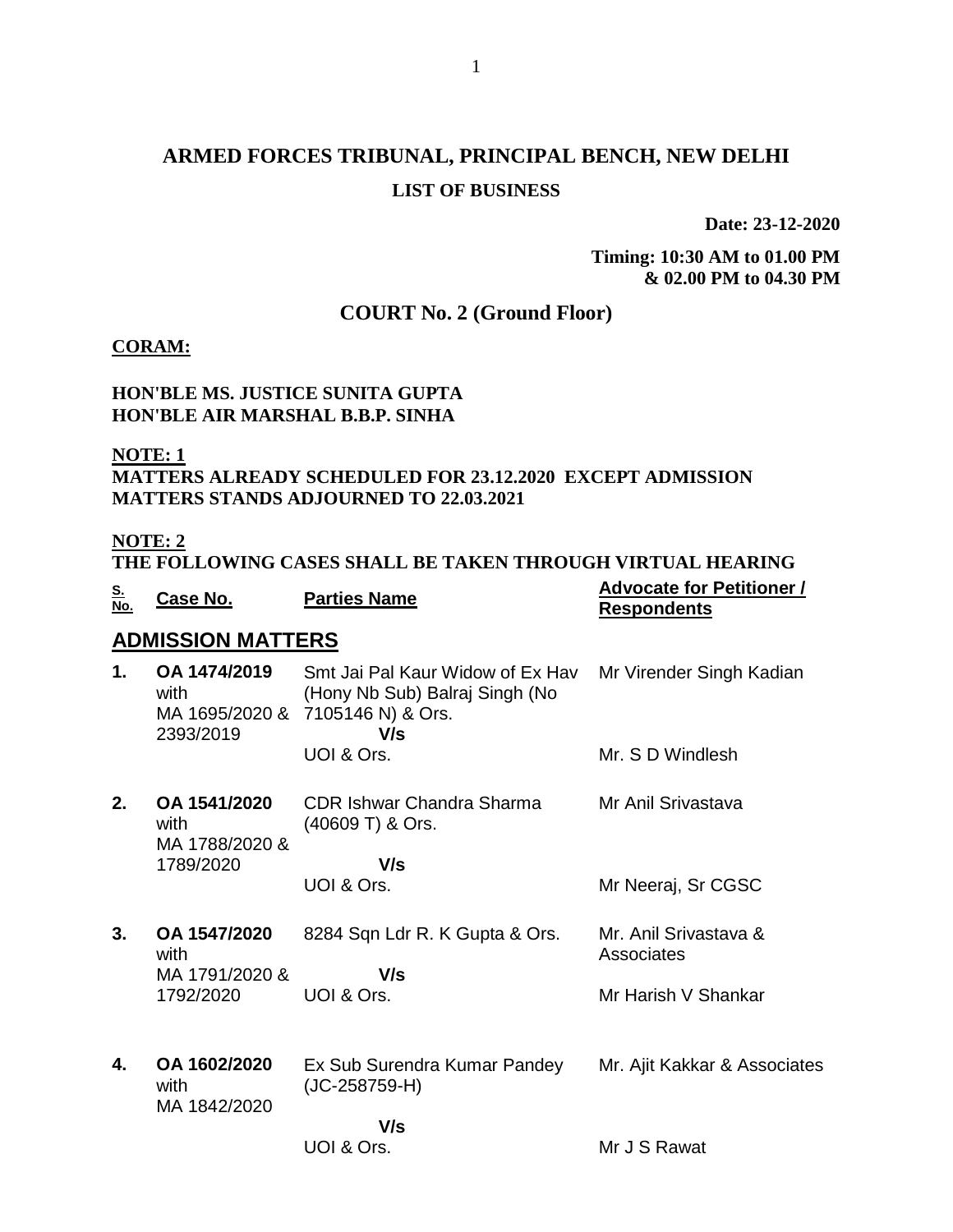| 5.  | OA 1767/2020                         | Ex GNR Neeresh Kumar Sharma<br>(15214145 M)                        | Mr Ved Prakash                                |
|-----|--------------------------------------|--------------------------------------------------------------------|-----------------------------------------------|
|     |                                      | V/s<br>UOI & Ors.                                                  | Ms. Suman Chauhan for R 1-<br>3, None for R-4 |
| 6.  | OA 1841/2020<br>with<br>MA 2112/2020 | Ex NK (CHEF) Harjinder Singh<br>(4482089 N)                        | Mr Ved Prakash                                |
|     |                                      | V/s<br>UOI & Ors.                                                  | Mr Avdhesh Kumar Singh                        |
| 7.  | OA 1842/2020                         | Ex LME Chandan Kumar Rai<br>(211862)                               | Mr Ved Prakash                                |
|     |                                      | V/s<br>UOI & Ors.                                                  | None                                          |
| 8.  | OA 1843/2020<br>with                 | EX EMP II Ananda A K $(233146 B)$                                  | Mr Ved Prakash                                |
|     | MA 2113/2020                         | V/s<br>UOI & Ors.                                                  | Mr S D Windlesh                               |
| 9.  | OA 1850/2020                         | Ex Nk (DSC) Basant Kumar Biswal Mr Ved Prakash<br>(No. 14378788 K) |                                               |
|     |                                      | V/s<br>UOI & Ors.                                                  | Mr K K Tyagi                                  |
| 10. | OA 1947/2020<br>with<br>MA 2251/2020 | Ex Sgt Kamlesh Kumar Singh (No<br>763990 B)                        | Mr Durgesh Kumar Sharma                       |
|     |                                      | V/s<br>UOI & Ors.                                                  | None                                          |
| 11. | OA 1948/2020<br>with<br>MA 2252/2020 | HAV Sumer Singh (Army No<br>6932081 A)                             | Ms Archana Ramesh                             |
|     |                                      | V/s<br>UOI & Ors.                                                  | None                                          |
| 12. | OA 1949/2020<br>with<br>MA 2253/2020 | Col Hemraj Singh Parmar (Retd)<br>(IC 48080 A)                     | Mr Shakti Chand Jaidwal                       |
|     |                                      | V/s<br>UOI & Ors.                                                  | None                                          |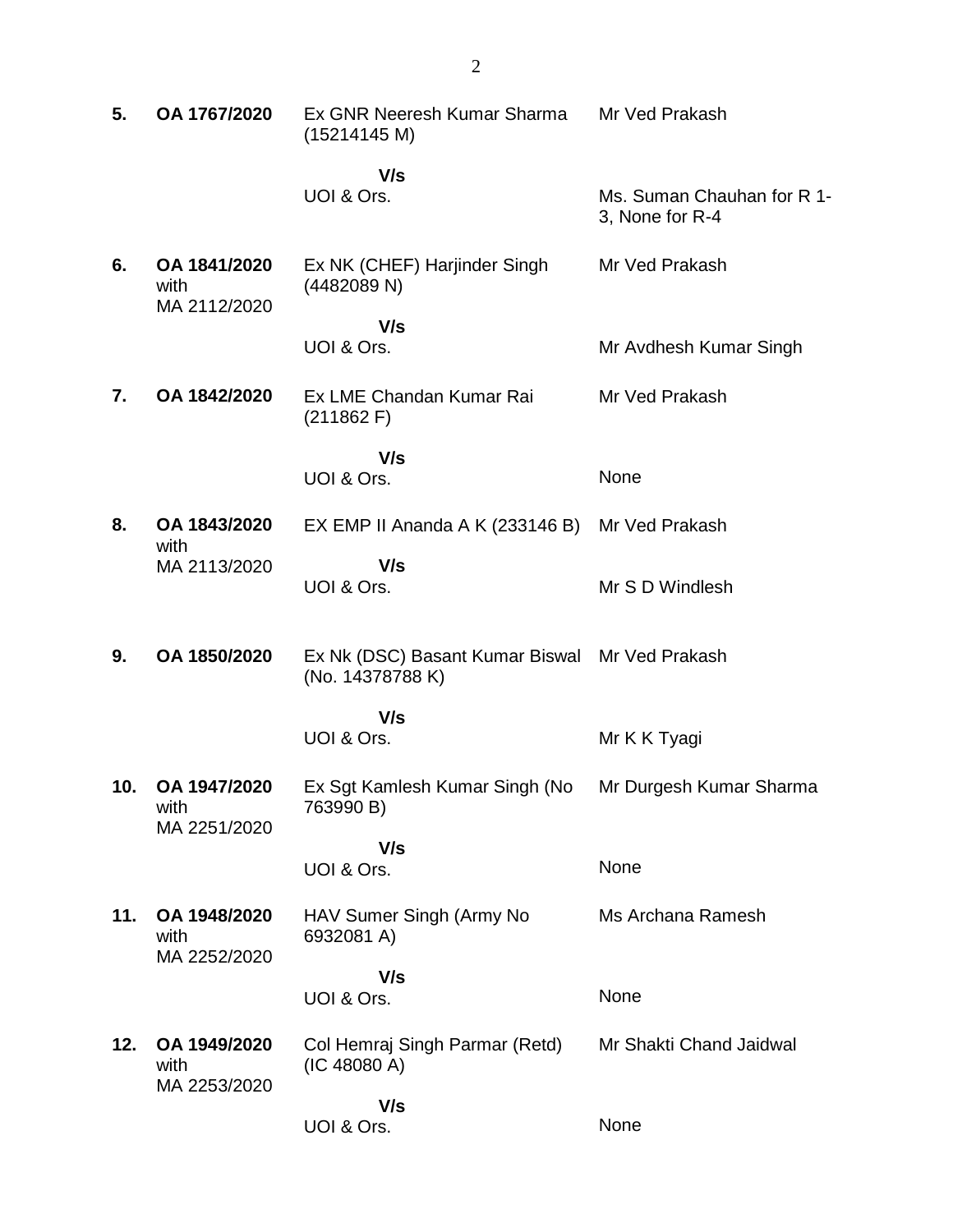| 13. | OA 1950/2020<br>with<br>MA 2254/2020 | Ex Sgt Mrityunjay Kumar Shahi<br>(775964)        | Mr Baljeet Singh & Ms<br>Deepika Sheoran |
|-----|--------------------------------------|--------------------------------------------------|------------------------------------------|
|     |                                      | V/s<br>UOI & Ors.                                | None                                     |
| 14. | OA 1951/2020                         | (17743 T) AVM Amarjeet Ahuja<br>(Retd)           | Mr Ajit Kakkar & Associates              |
|     |                                      | V/s<br>UOI & Ors.                                | None                                     |
| 15. | OA 1952/2020<br>with                 | Shish Pal (Ex Gdr 2674584-P)                     | Mr. B K Pathak & G K Pathak              |
|     | MA 2257/2020                         | V/s<br>UOI & Ors.                                | None                                     |
| 16. | OA 1953/2020                         | No. 4545249-A Ex Hav (Hony Nb<br>Sub) Sheo Chand | Mr. JP Sharma & Associates               |
|     |                                      | V/s<br>UOI & Ors.                                | None                                     |
| 17. | OA 1954/2020                         | Ex WO Rajendra Prasad (637886-<br>B)<br>V/s      | Mr. Bijendra Kumar Pathak                |
|     |                                      |                                                  |                                          |
|     |                                      | UOI & Ors.                                       | None                                     |
| 18. | OA 1955/2020                         | Ex Sgt Arvind Kumar (No 774498)<br>K)            | Mr Bijendra Kumar Pathak                 |
|     |                                      | V/s<br>UOI & Ors.                                | None                                     |
| 19. | OA 1958/2020<br>with                 | IC-35035P Col Jiwan Nath<br>Mehrotra (Retd)      | Mr. I S Yadav                            |
|     | MA 2258/2020                         | V/s<br>UOI & Ors.                                | None                                     |
| 20. | OA 1959/2020<br>with                 | Cdr AK Chaturvedi (Retd.) (70139-<br>F)          | Mr Shakti Chand Jaidwal                  |
|     | MA 2259/2020                         | V/s<br>UOI & Ors.                                | None                                     |
| 21. | OA 1960/2020                         | 706601-H JWO Surender Kumar<br>(Retd.)           | Mr. A.K. Chaudhary                       |
|     |                                      | V/s<br>UOI & Ors.                                | None                                     |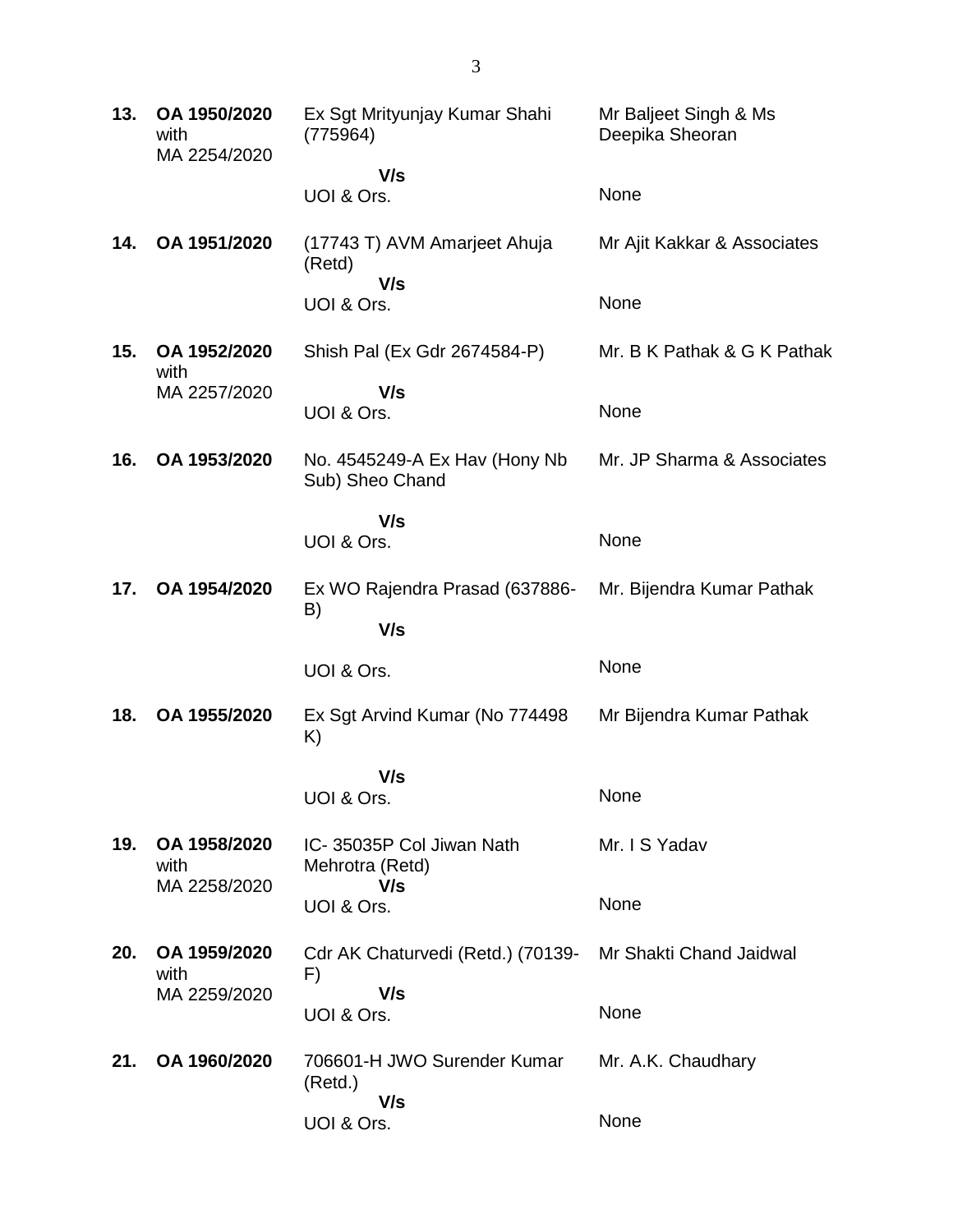| 22. | OA 1963/2020<br>with<br>MA 2262/2020 & | Ex NK Pramod Kumar Singh<br>(2895723L) & Anr.<br>V/s                                    | Mr Virender Singh Kadian    |
|-----|----------------------------------------|-----------------------------------------------------------------------------------------|-----------------------------|
|     | 2266/2020                              | UOI & Ors.                                                                              | None                        |
| 23. | OA 1964/2020<br>with                   | Ex Cfl Raghbir Singh (No 7044745) Mr Pushpendra Kumar Dhaka                             |                             |
|     | MA 2265/2020                           | V/s<br>UOI & Ors.                                                                       | None                        |
| 24. | OA 1965/2020<br>with<br>MA 2268/2020   | Geetha Annayya Poojary W/O Late Mr Ajit Kakkar<br>Ex Sgt Annayya Poojary (No<br>272927) |                             |
|     |                                        | V/s<br>UOI & Ors.                                                                       | None                        |
| 25. | OA 1966/2020                           | JC-378418N Sub (JENE) M<br>Rahman (Retd)                                                | Mr S S Pandey & Associates  |
|     |                                        | V/s<br>UOI & Ors.                                                                       | None                        |
| 26. | OA 1968/2020                           | Hav (OP Radio) Yashpal Singh<br>Chouhan (No 15774190 L)                                 | Mr SS Pandey                |
|     |                                        | V/s<br>UOI & Ors.                                                                       | None                        |
| 27. | OA 1971/2020                           | Ex Hav (Clk SD/DSC) Sib Sankar<br>Chowdhury                                             | Mr Ved Prakash              |
|     |                                        | V/s<br>UOI & Ors.                                                                       | None                        |
| 28. | OA 1972/2020                           | IC-61154H Lt Col Randeep Singh<br>Gill                                                  | Mr. Harshvardhan            |
|     |                                        | V/s<br>UOI & Ors.                                                                       | None                        |
|     | <u>MA (OTHERS)</u>                     |                                                                                         |                             |
| 29. | MA 2247/2020 &<br>MA 2278/2020<br>in   | Air Cmde S K Aggrawal (Retd) (No<br>17033) (Through LR))<br>V/s                         | Mr Ajit Kakkar & Associates |
|     | OA 1075/2016                           | UOI & Ors                                                                               | Mr. Arvind Patel            |